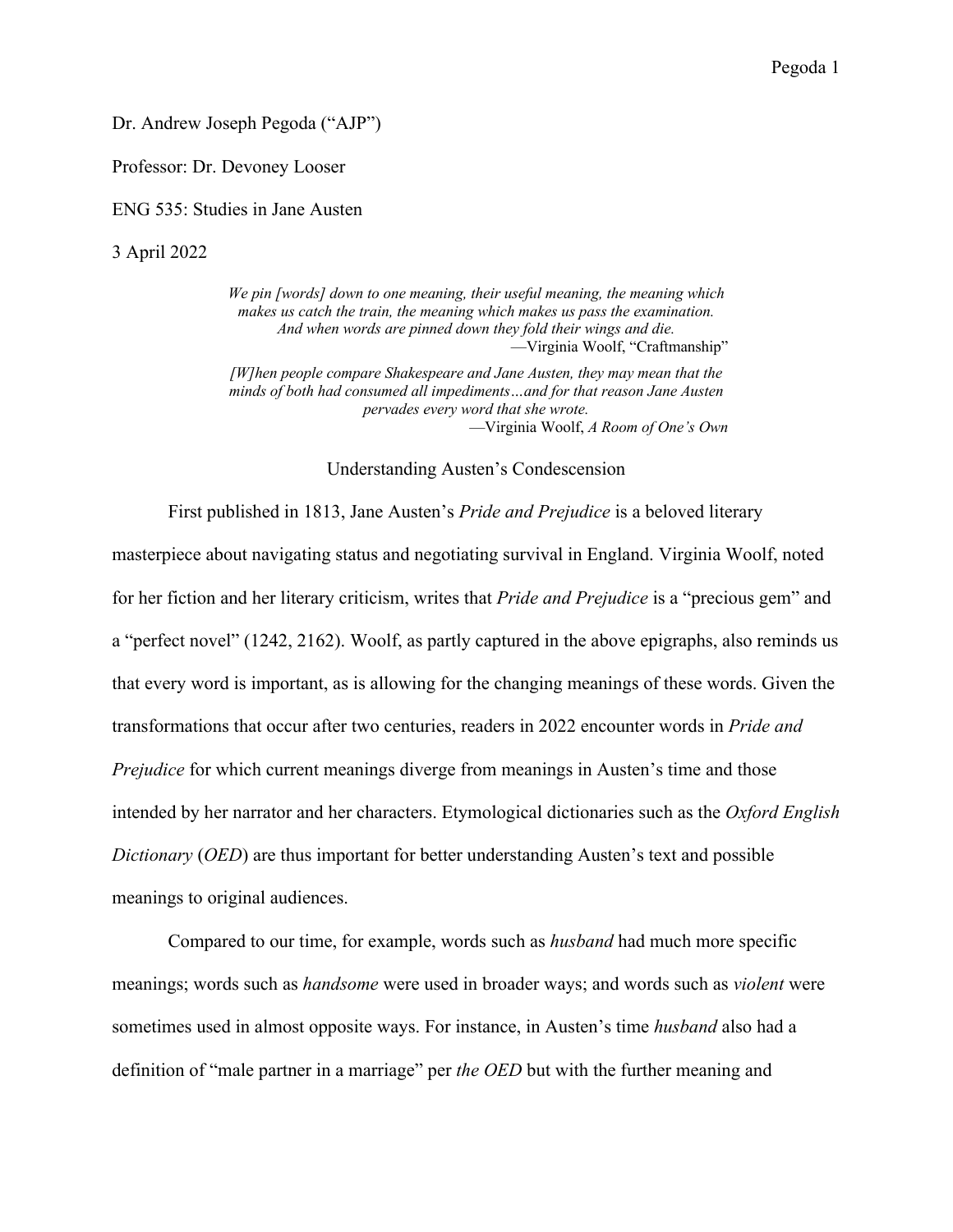connotation of the marriage only conceivably involving a man/woman pair and the marriage providing crucial economic security for the woman and possibly her mother and any unmarried sisters. Likewise, *handsome* in Austen's stories refers to a variety of attributes and has meanings noted in the *OED* that include "conforming to what is expected or approved," "appropriate, fitting," "having an attractive form or appearance," "moderately large…generous," and "notable, significant." Such uses are illustrated in sentences from *Pride and Prejudice* such as "[t]he dinner was exceedingly *handsome*" and "[t]he rooms were lofty and *handsome*" (299, 342; emphases added). And while in 2022 descriptions of violent affection, violent delight, and violent love arouse alarm and might signify abuse, in Austen's novel such descriptions sometimes have more positive connotations (269, 375, 414). <sup>1</sup> The *OED* notes that *violent* in the late eighteenth and early nineteenth centuries had meanings that included "accomplished using physical violence" but also "of an emotion or feeling: characterized by its intensity; powerful," "very great or strong; intense, overwhelming," and "very or excessively great, strong."

Of *Pride and Prejudice*'s 122,204 words—6,538 of these words are unique—the inclusion of *condescend* and its inflections fifteen times stands out the most when considering meanings now and then and impacts on the story (*Voyant Tools*). Specifically, in *Pride and Prejudice*, *condescension* appears seven times, *condescended* appears five times, and *condescend*, *condescends*, and *condescendingly* each appear once. (As a testament to Austen's variety in both story and diction, these words only occur ten additional times in *The Complete Works* which include over 780,000 words [*Voyant Tools*].) While in 2022, competent readers and speakers of English interpret *condescend* negatively and think of a *condescending* person as one

<sup>1</sup> The historian in me also finds the following worthy of specific articulations: *Violence* now signifies, among other things, the unparalleled horrors of the twentieth century—the Holocaust, world wars, and fully realized industrialism. Such unconscious and unescapable backdrops alter how we read Austen. Further, when analyzing such fiction, it is useful to attempt remembering all that Austen could not yet know and could not yet conceive.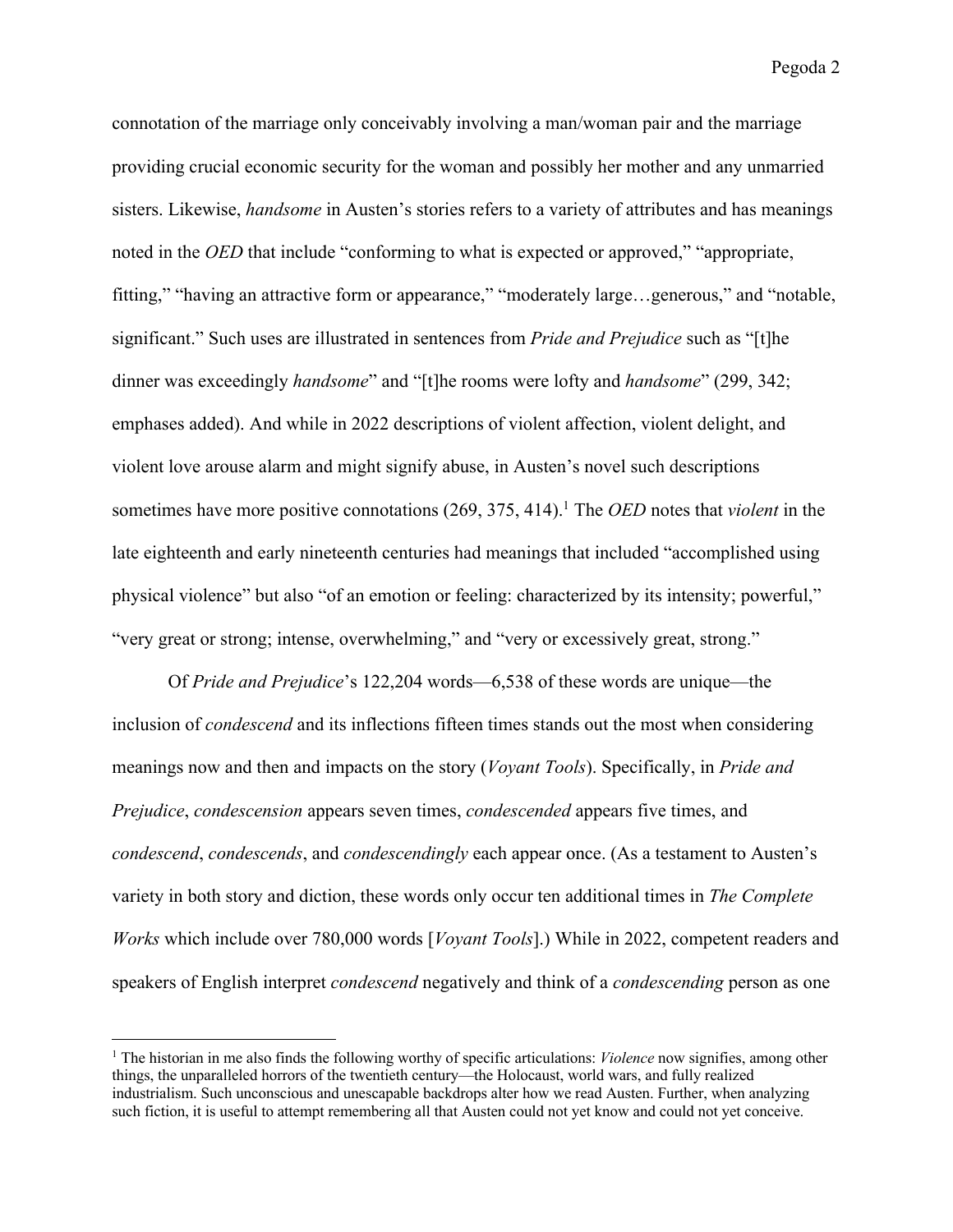who looks down on others or who believes themselves to be superior, *condescend* in Austen's had different and mostly opposite meanings. According to the *OED*, Austen's original audiences understood her uses of *condescend* and its inflections to roughly mean "*figurative*: to come or bend down…from one's position of dignity or pride," "course of action," "to depart from the privileges of superiority by a voluntary submission," "to make concessions; to comply, consent," "to come to an agreement," and/or "to fix upon."2 Understanding then-contemporary definitions is especially impactful when it comes to understanding and appreciating Lady Catherine de Bourgh. Of the fifteen uses of *condescend* and its inflections, eleven pertain to Lady Catherine.



**Fig. 1.1.** Graph designed by the author using *Voyant Tools*. This program divides the entire text of *Pride and Prejudice* divided into twenty equal sections. (Twenty is, naturally, arbitrary but helps show the desired trends.) This particular graph charts any use of condescend and its inflections and any mention of Lady Catherine de Bourgh. The x-axis shows the twenty segments. The y-axis shows how many times the selected words occur as a percentage of all words in that section. Of note, the two terms generally increase and decrease at the same time.

<sup>&</sup>lt;sup>2</sup> It should be noted that the *OED*'s entry for "condescend" has not been fully updated since its initial publication in 1891. Existing definitions do not include data after 1888 and include no hint of current uses.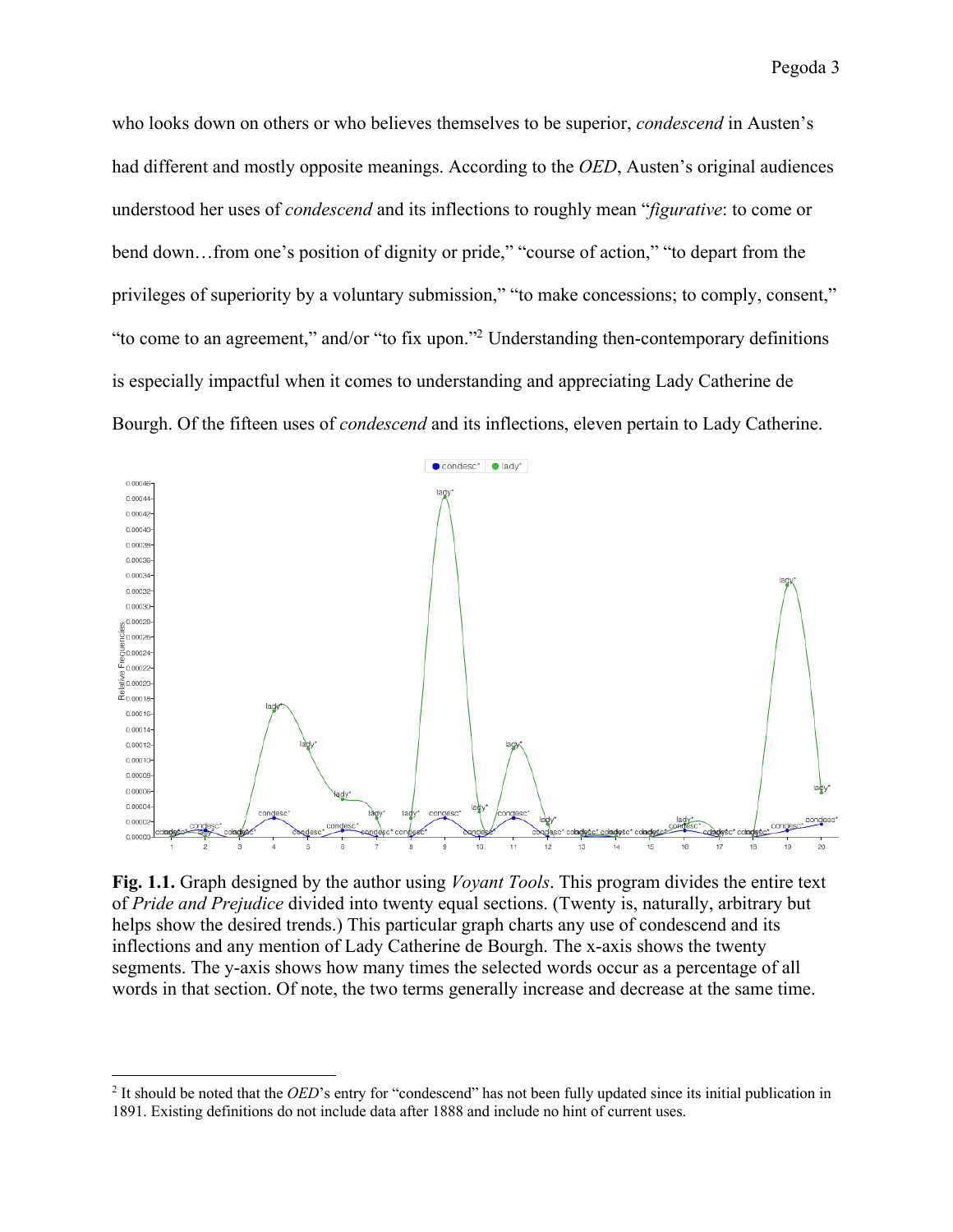Lady Catherine, a very wealthy and lucky property-owning widow, focuses on maintaining and elevating her status and lives with her daughter on their estate, Rosings Park. She helps support Mr. Collins, who is set to inherit the Bennet estate. She also unsuccessfully schemes to arrange a marriage between her daughter and Mr. Darcy, her nephew and a gentleman. Lady Catherine is indeed arrogant, cruel, and loud at times and is used to having her say with absolute and immediate obedience. She also shares her thoughts without hesitation or invitation. In a dramatic scene toward the conclusion of *Pride and Prejudice*, she is angry because she wrongly believes her nephew and Elizabeth Bennet are engaged (that happens a bit later!) and tries to use her power to intimidate Elizabeth from having any interaction with Mr. Darcy. Some key moments include Lady Catherine saying, "[Y]ou ought to know that I am not to be trifled with," "Miss Bennet, do you know who I am? I have not been accustomed to such language as this," and "I will not be interrupted. Hear me in silence" (402-3).

While such behavior might be labeled *condescending* in 2022, it does not meet the standards of civility, sense, and sensibility required for *condescension* in Austen's era. In contrast, on certain occasions, Lady Catherine's behavior is distinctly gracious. Other characters comment on her occasional and noteworthy humility five times. In addition to the individual perspectives from these characters, the less biased and omniscient narrator also underscores Lady Catherine's notable but brief casualness or perhaps what can sometimes be called offers of temporary equality on six occasions.

Readers first learn about Lady Catherine's sophisticated behavior during a dinner that includes herself, the Bennets, and Mr. Collins. The narrator says, "[W]ith a most important aspect [Mr. Collins] protested that he had never in his life witnessed such behavior in a person of such rank—such affability and *condescension*, as he had himself experienced from Lady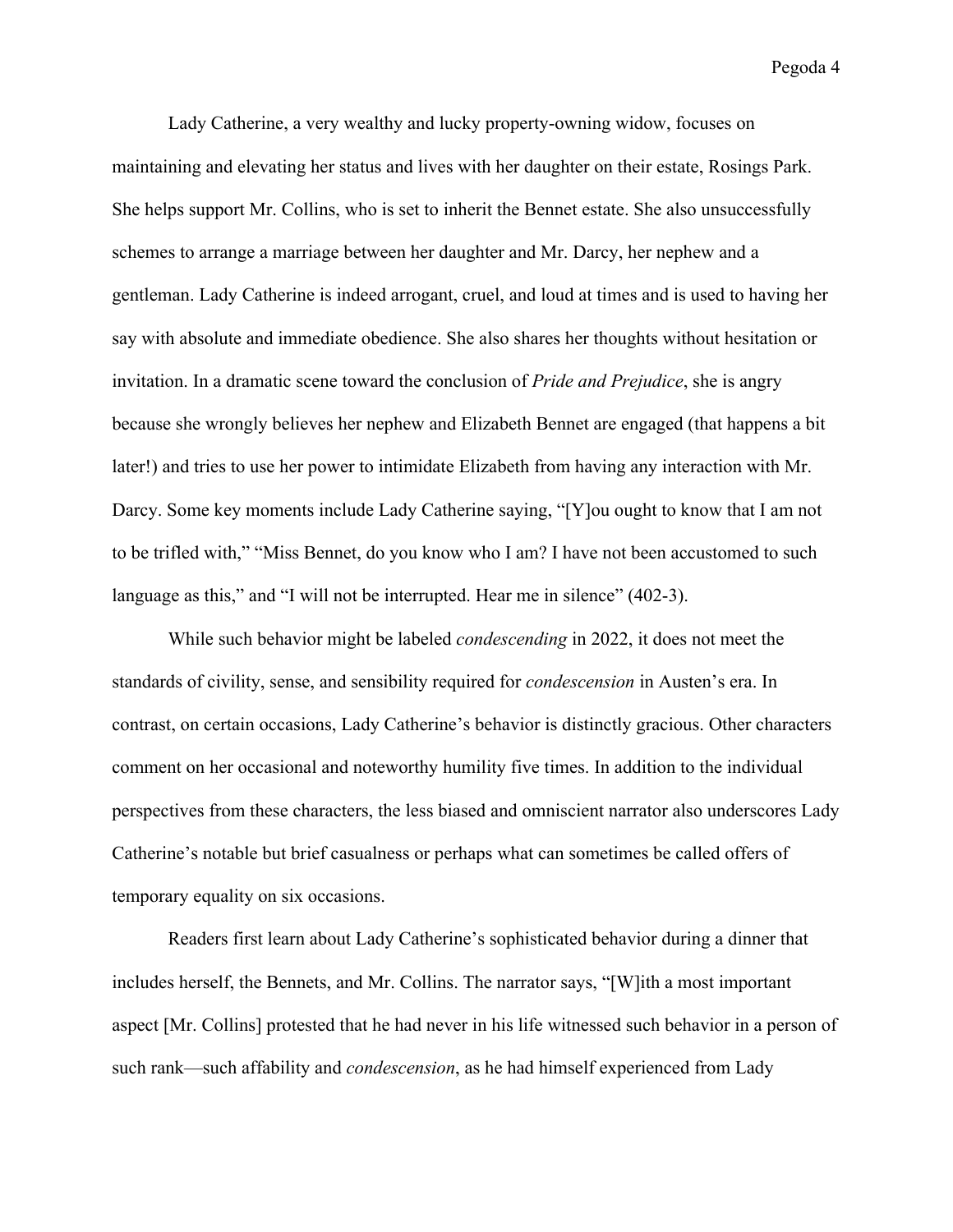Catherine" (246; emphasis added). Only five sentences later, the narrator chimes in again: "She had even *condescended* to advice [Mr. Collins] to marry as soon as he could, provided he choose with discretion" (246; emphasis added). And then six paragraphs later, Mr. Collins notes that "[Lady Catherine] is perfectly amiable, and often *condescends* to drive by my humble abode" (247; emphasis added). With three near-consecutive associations of Lady Catherine and *condescend*, Austen clearly wants readers to remember both this word and that Lady Catherine is more than her status or her flaws. The all-knowing narrator compliments Lady Catherine and clearly uses *condescension* and *condescended* with only positive connotations and to mean a kind of graciousness. Readers also know from the narrator's wording and recounting of Mr. Collins's memory that such behavior for someone of noble status is noteworthy, surprising, and rare. While such word might give readers pause in 2022, Austen's original audiences would have immediately understood the praise being delivered.

Similar uses occur elsewhere. Later in *Pride and Prejudice*, Mr. Collins notes with glee, "Twice has [Lady Catherine] *condescended* to give me her opinions (unasked too!) on the subject" (269; emphasis added). Mr. Collins later notes, "Yes, Miss Elizabeth, you will have the honour of seeing Lady Catherine…I need not say you will be delighted with her. She is all affability and *condescension*" (296; emphasis added). And the narrator follows up, "The power of displaying the grandeur of his patroness to his wondering visitors, and of letting them see her civility towards himself and his wife…was such an instance of Lady Catherine's *condescension* as he knew not how to admire enough" (298; emphasis added). In this same chapter, the narrator further details a social gathering where Mr. Collins is also present: "Her Ladyship, with great *condescension* arose to receive them" (299; emphasis added). And the conclusion of another social gathering, the narrator informs readers, "When they parted, Lady Catherine, with great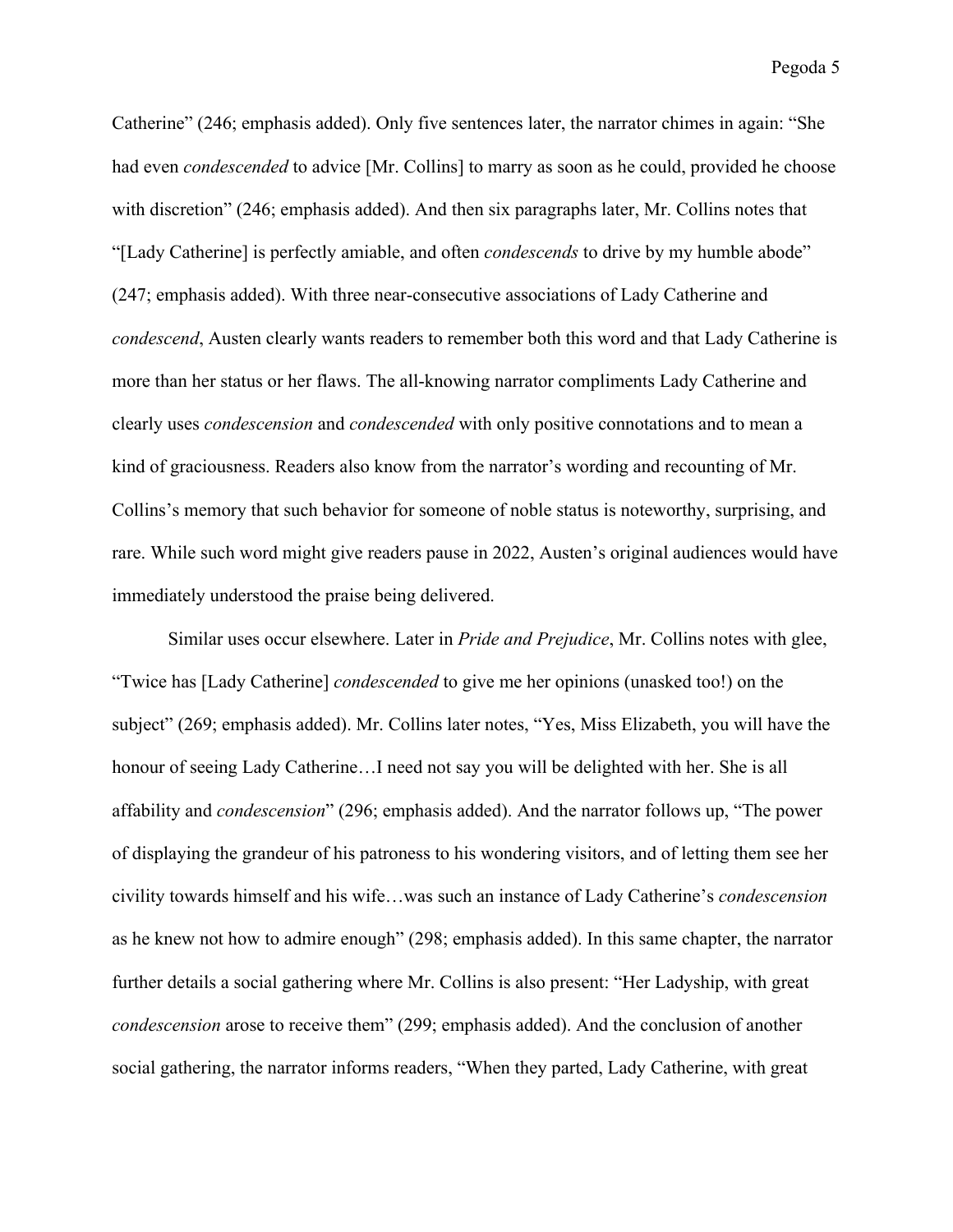*condescension*, wished them a good journey, and invited them to come to Hunsford again next year (327; emphasis added). The phrase "with great condescension" merits further pause and is a mark of distinction from Austen's narrator. Between the narrator and the characters, Austen regularly reminds readers of Lady Catherine's status but also of her frequent willingness to extend acts of kindness.

Communications from Mr. Collins provide the novel's next examples of *condescend* and Lady Catherine. When Lydia, the youngest of five Bennet daughters, runs away, the family collaborates and shares concerns. Mr. Collins updates Mr. Bennet by letter: "[T]his false step in one daughter, will be injurious to the fortunes of all the others, for who, as lady Catherine herself *condescendingly* says, will connect themselves with such a family" (370; emphasis added). Another letter from Mr. Collins arrives when Lady Catherine wrongly believes Mr. Darcy And Elizabeth are engaged: "After mentioning the likelihood of this marriage to her ladyship last night, she immediately, with her usual *condescension*, expressed what she felt on the occasion…[and said] she would never give her consent to what she termed so disgraceful a match" (407; emphasis added). These examples especially show other sides of Lady Catherine, a side willing to deliver news, even unfavorable news, in ways that maintain respectability.

Closing remarks in *Pride and Prejudice*, in part, highlight Lady Catherine's overall character, her ability to change and go beyond what is expected, and her ultimate classiness. The narrators says:

But at length, by Elizabeth's persuasion, [Mr. Darcy] was prevailed on to overlook the offence, and seek a reconciliation; and, after a little farther resistance on the part of his aunt, her resentment gave way, either to her affection for him, or her curiosity to see how his wife conducted herself; and she *condescended* to wait on them. (421; emphasis added)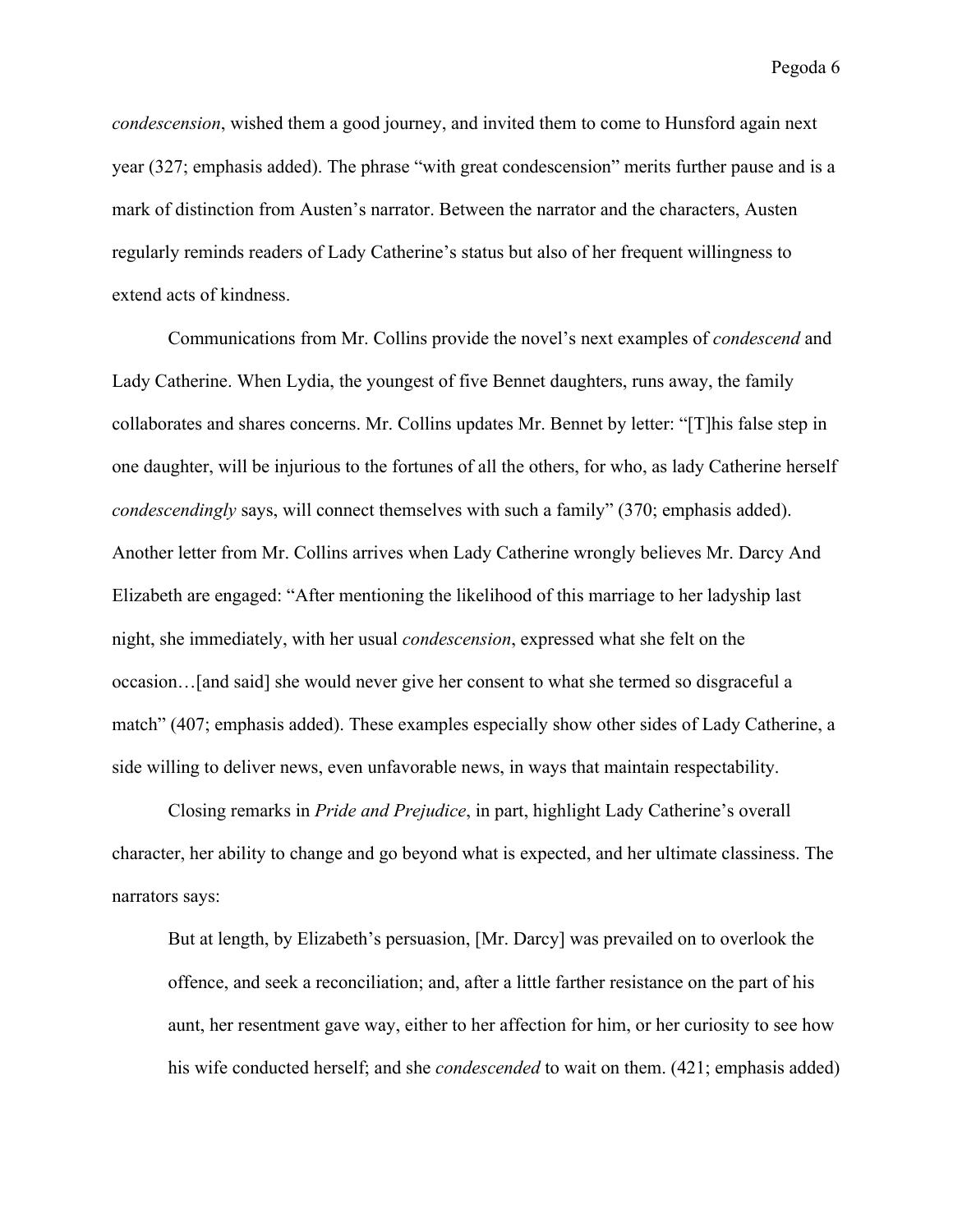Throughout the novel but here especially readers—across time and place—should appreciate that Austen's book does not use positive descriptors such as *violently* or *handsomely* when it comes to Lady Catherine's interpersonal abilities. As ever, the specific word choices are important and were clearly selected with deliberate care. The text does not say "she waited on them with *violent*  delight," nor does it say "she waited on them *handsomely*." Such parallel diction occurs elsewhere in the novel with other behaviors and other situations. But, *condescend* and its inflections are specifically necessary because of the hierarchical society represented—one where there is a kind of mandated, compulsory obedience to the prescribed mores—and provide information about Lady Catherine beyond what something akin to "she *handsomely* waited on them" could possibly convey. Austen's inclusion of *condescend* and its variations is intentional.

Inflections of *condescend* appear only four additional times and all on special occasions in *Pride and Prejudice*. Once by Mr. Darcy in a brief conversation with Elizabeth's oldest sister, once in Mr. Darcy's letter to Elizabeth after his first proposal, once in a comment about Mr. Darcy by Elizabeth's father after Elizabeth in Mr. Darcy are engaged, and once in a comment by Mr. Collins to Elizabeth (231, 319, 327, 415). The examples further speak to valued moments when a person of significant status eagerly or voluntarily interacts with those of lower standing, humbles themselves, or does something grand not required of them.

In conclusion, the two-century-separation from Austen's era and our own only makes Virginia Woolf's thoughts further resonate. Woolf writes, "[I]nstead of being urged as the last page is finished to start in search of something that contrasts and completes, we pause when we have read *Pride and Prejudice*" (4314). Austen's story and language has endured and offers much to contemplate, even while words continue evolving, living and flapping their Woolflian wings (Woolf 3283). Because words have changing and often opposing definitions, careful study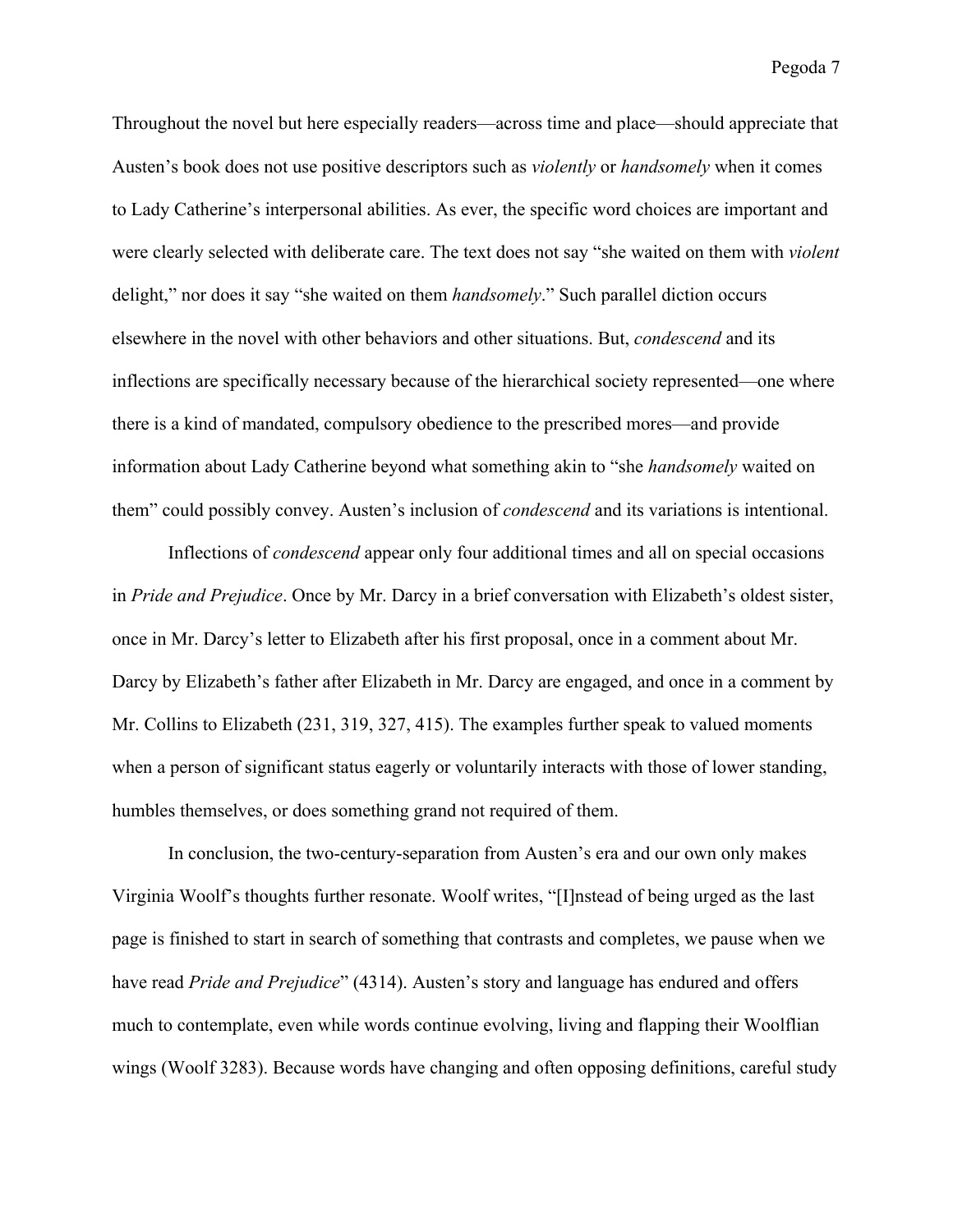of Austen's words and the original contexts and careful investigation is necessary for fuller understandings. The availability of such words is endless and even includes Austen's use of the seemingly mundane, such as the seventy-five occurrences of *therefore* in *Pride and Prejudice* to illustrate cause and effect. And given that Austen's careful use of words helped establish codified *OED-*meanings, further research into her lexicon only extends due appreciation ("Jane Austen"). Such research and reflection promises to help students of Austen better understand and acknowledge Austen's greatness, her handsome condescension as our beloved author and protofeminist.



**Fig. 1.2.** Word cloud designed by the author using *Voyant Tools*. This word cloud displays the two hundred most-used words in *Pride and Prejudice*, not counting what Voyant Tools terms "stopwords" (i.e., common words—mainly conjunctions, numbers, and pronouns). The bigger a word is, the more frequently it appears in the text. Such abstracted representations of the novel help us recenter our attention and focus purely on the words.